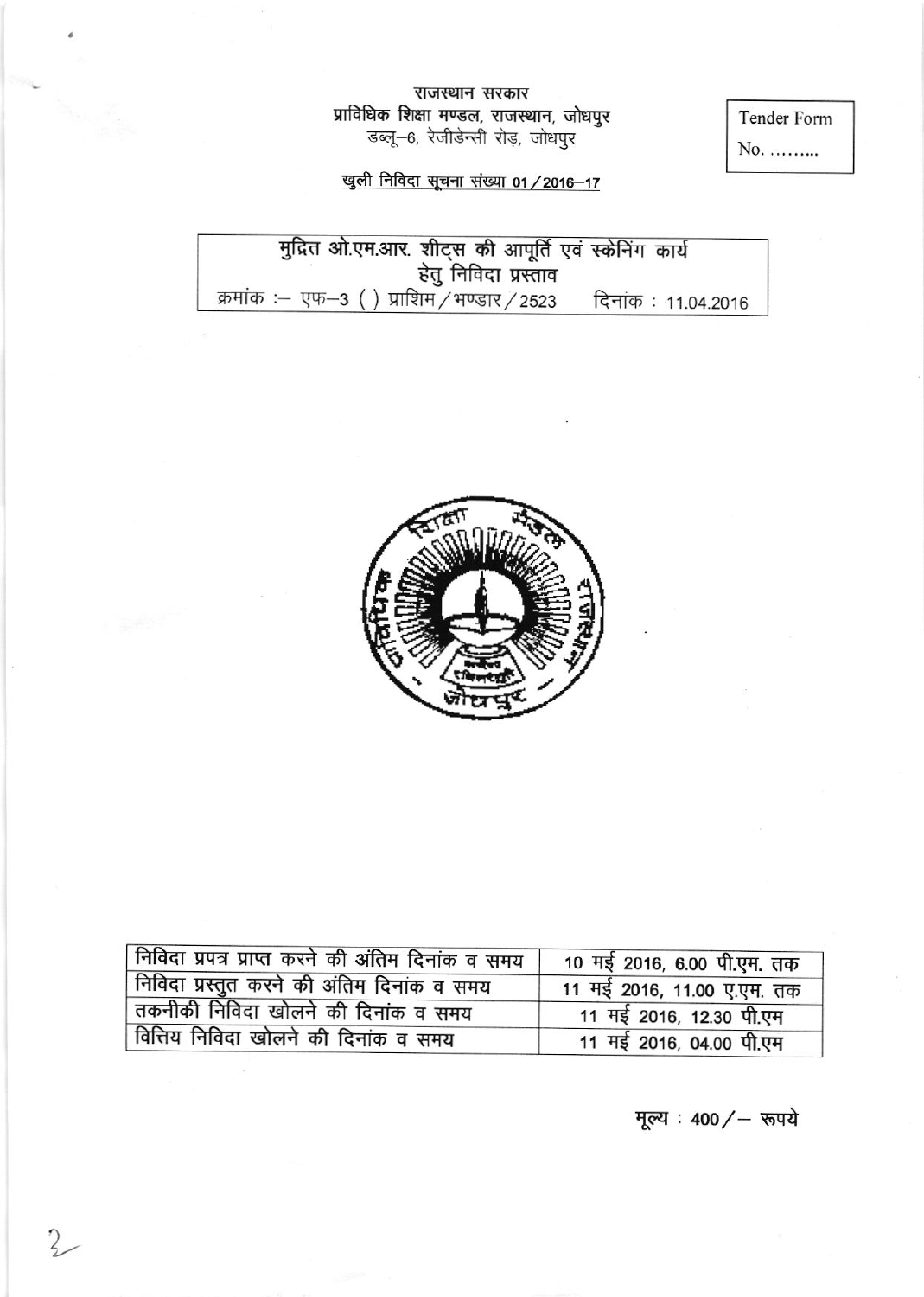तकनीकी प्रस्ताव

राजस्थान सरकार

## प्राविधिक शिक्षा मण्डल, राजस्थान, जोधपुर

डब्लू-6, रेजीडेन्सी रोड़, जोधपुर

वेब साईट http:// techedu.rajasthan.gov.in

ई-मेल bter.jodhpur@gmail.com

### मुद्रित ओ.एम.आर. शीट्स की आपूर्ति एवं स्केनिंग कार्य हेतु निविदा प्रस्ताव

क्रमांक :- एफ-3 () प्राशिम / भण्डार / 2523 दिनांक : 11.04.2016

| विवरण        | रसीद संख्या | दिनाक | राशि                  |
|--------------|-------------|-------|-----------------------|
| निविदा शुल्क |             |       | रू. $400 / -$         |
| धरोहर राशि   |             |       | 48,000 $/$ -<br>र्रू. |

| .नाम :  |                                   |
|---------|-----------------------------------|
|         | (फोटा प्रति संलग्न)               |
| पता :   |                                   |
|         | (फोटा प्रति संलग्न)               |
|         |                                   |
| फोन न ः | वाणिज्यिक कर विभाग का कर चुकता    |
| मो. न : | प्रमाण पत्र  (फोटा प्रति संलग्न ) |
| ई—मेलः  | सेवाकर पंजीकरण                    |

- ❖ हम संयुक्त निदेशक एवं सचिव, प्राविधिक शिक्षा मण्डल राजस्थान, जोधपुर द्वारा जारी निविदा क्रमांक:-एफ-3 () प्राशिम / भण्डार / 2523 दिनांक: 11.04.2016 में वर्णित सभी शर्तों से तथा संलग्न शीट में दी गई उक्त निविदा सूचना की अतिरिक्त शर्तों से बाध्य होना स्वीकार करते हैं। इनके सभी पृष्ठों पर उनमें उल्लेखित शर्तों को हमारे द्वारा स्वीकार किये जाने के प्रमाण में हमने हस्ताक्षर कर दिये हैं।
- ❖ निविदा में उल्लेखित सामग्री जिनकी वित्तिय दर प्रस्तावित की गई हैं, ऐसी सामग्री के मुद्रण, प्री स्केन जांच व परिणाम हेतु उपयोग में ली गई ओएमआर शीट्स की स्केनिंग हेतु मेरे स्वयं के पास आवश्यक समस्त मूलभूत संसाधन व मशीनरी इत्यादि उपलब्ध है जिसका विवरण तकनीकी निविदा के साथ संलग्न किया गया है।
- ∙⊱ निविदा की वैधता निविदा प्रस्तुत करने की दिनांक से 30 दिवस तक रहेगी। इसका पारस्परिक सहमति से बढाया जा सकता है।
- ❖ कार्यालय द्वारा सामग्री की आवश्यकता होने पर सामयिक मांग अनुसार आपूर्ति आदेश की शर्तों के अनुरूप आपूर्ति हेतु निर्धारित अवधि में मण्डल कार्यालय तक सुरक्षित पैंकिंग में आपूर्ति करने के क्रम में अनुबन्ध निष्पादन करने की तिथी से एक वर्ष की अवधि के लिए दर संविदा करने हेतु वित्तिय दर प्रस्तावित की गई है।
- ❖ ओ.एम.आर. शीट्स की ग्रामेज, ब्राईटनेस मैपलिथो पेपर के संबंध में पूर्ण संतुष्टि नहीं होने की स्थिति में किसी भी मानक प्रयोगशाला से जांच करवायी जा सकेगी एवं आपूर्ति की गई ओ.एम.आर. शीट्स निविदा स्पेसिफिकेशन के अनुसार प्राप्त नहीं होने व मण्डल कार्यालय हेतु अनुपयोगी होने पर प्राविधिक शिक्षा मण्डल जोधपुर कार्यालय द्वारा जब्त करते हुए भुगतान नहीं किया जायेगा ऐसी स्थिति में निविदादाता द्वारा कोई भी क्लेम प्रस्तुत नहीं किया जायेगा।
- ❖ निविदा शर्तों एवं कार्य की गोपनीय प्रवृत्ति का अच्छी तरह अध्ययन कर ध्यान पूर्वक वित्तिय दरें प्रस्तावित की है। यह भी प्रमाणित किया जाता है कि हमारी फर्म उक्त कार्य हेतू रजिस्टर्ड है तथा वास्तव में मुद्रण कार्य का व्यवसाय किया जाता है तथा वांछित मशीन / उपकरण उपलब्ध है। किसी भी राज्य सरकार/बोर्ड/विश्वविद्यालय या अन्य के द्वारा हमारी फर्म को ब्लैक लिस्ट नहीं किया है तथा निविदा प्रपत्र के प्रत्येक पृष्ठ पर हस्ताक्षर मय सील अंकित कर दिये गये है।
- ❖ निविदादाता / फर्म आई.एस.ओ. प्रमाणित होनी चाहिए। (फोटो कॉपी संलग्न करें)
- ओ.एम.आर शीट्स की प्रिन्टिंग व स्केनिंग कार्य हेतु निविदादाता पिछले तीन वर्षों का कार्य अनुभव / प्रमाण पत्र संलग्न करें। ओ.एम.आर प्रिन्टिंग व स्केनिंग कार्यों के लिए निविदादाता के पास पिछले तीन वर्षों का औसत टर्न ओवर 1 करोड या उससे अधिक होना चाहिए।

दिनांक :

निविदादाता के हस्ताक्षर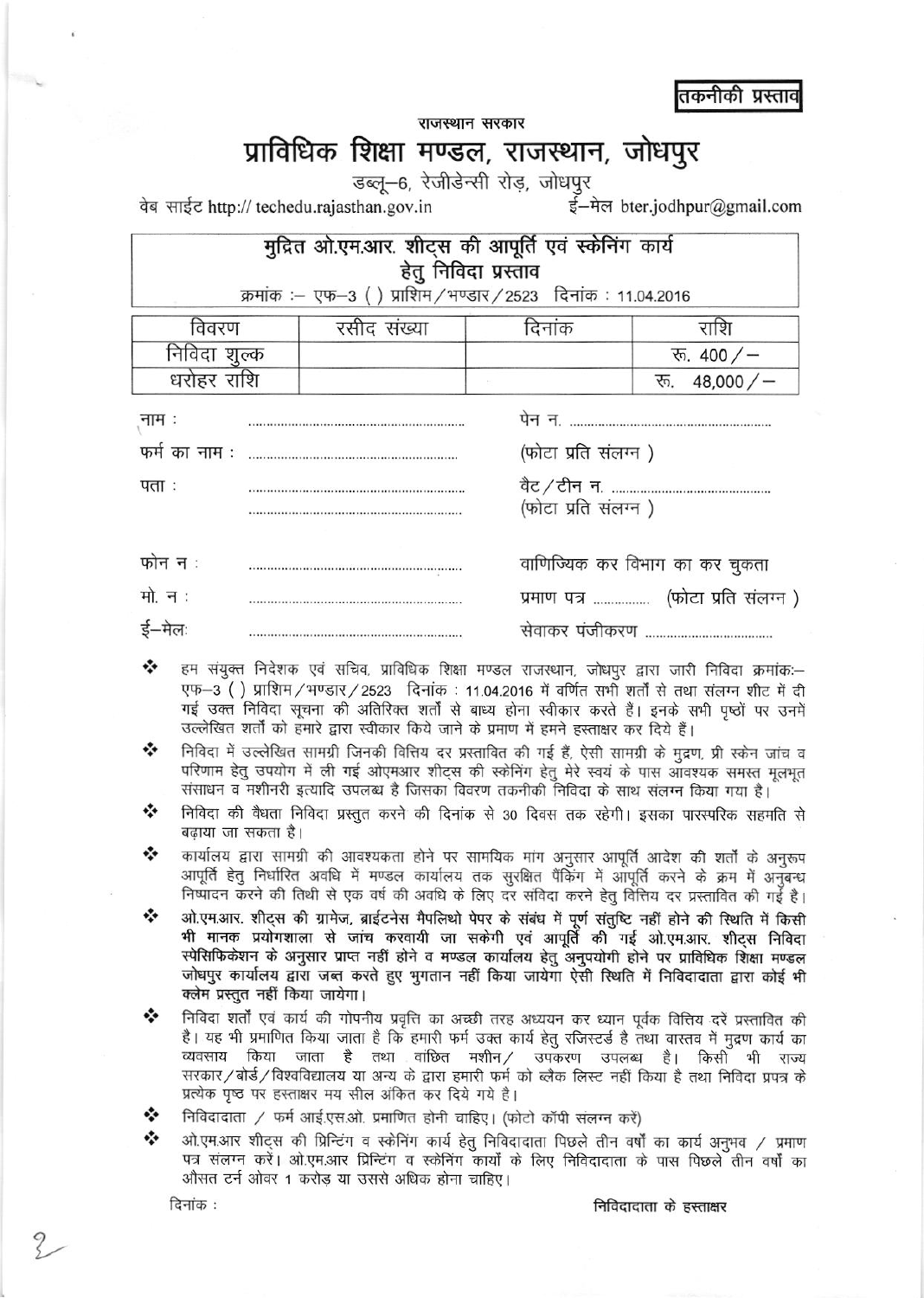वित्तीय प्रस्ताव

राजस्थान सरकार

# प्राविधिक शिक्षा मण्डल, राजस्थान, जोधपुर

डब्लू-6, रेजीडेन्सी रोड़, जोधपुर

मुद्रित ओ.एम.आर. शीट्स की आपूर्ति एवं स्केनिंग कार्य हेतु निविदा प्रस्ताव

क्रमांक :- एफ-3 () प्राशिम/भण्डार/2523 दिनांक : 11.04.2016

\* निम्नलिखित सामग्री की आपूर्ति की दर में समस्त अन्य लेवियां उत्पाद शुल्क, कस्टम विकय कर, राजस्थान विक्रय कर, चुंगीकर, केन्द्रीय विक्रय कर, राजस्थान प्रवेश कर, सेवाकर, कार्टेज, पैकिंग इत्यादि समस्त कर व व्ययों को सम्मिलित करते हुए मण्डल कार्यालय तक निर्धारित पैंकिंग में आपूर्ति करने तक के व्यय सम्मिलित है।

| S.<br>N <sub>0</sub> | <b>Material and Work Detail</b>                                                                                                                                                                                                                                                                                                                                                                                                                                                                                                                                                                                                                                                                                                                                                                                                                                                                 | <b>Total</b><br><b>Estimate</b><br>Required<br>Quantity | Unit         | <b>Net Price Including All Taxes</b><br>(CST/VAT/Entry Tax & etc. all<br>Expenditure) & F.O. R. BTER<br><b>OFFICE JODHPUR</b> |
|----------------------|-------------------------------------------------------------------------------------------------------------------------------------------------------------------------------------------------------------------------------------------------------------------------------------------------------------------------------------------------------------------------------------------------------------------------------------------------------------------------------------------------------------------------------------------------------------------------------------------------------------------------------------------------------------------------------------------------------------------------------------------------------------------------------------------------------------------------------------------------------------------------------------------------|---------------------------------------------------------|--------------|-------------------------------------------------------------------------------------------------------------------------------|
| 1.                   | <b>OMR</b> Sheet (One side printing)<br>$1-$<br>105 GSM, High brightness<br>SS Maplitho paper of A 4 Size<br>2.<br>OMR Sheet should be pre scanned on<br>OMR scanning<br>machine.<br>3.<br>OMR Sheet Should be completely<br>scanable on OMR scanning machine.<br>4.<br>Design Colour & Printing of OMR's will<br>be approved by BTER.<br>5.<br>Packing-1000 OMR sheet in<br>one polybag 5 ply Laminated<br>corrugated box,                                                                                                                                                                                                                                                                                                                                                                                                                                                                     | 14,00,000                                               | Per<br>Sheet | OMR Sheet<br>Scanning<br>Total                                                                                                |
| 2.                   | <b>Terms for scanning of OMR</b><br>$1-$<br>The firm will have to quote separately<br>rates of for printing of OMR and scanning,<br>but tender will be decided by the<br>combined lowest rates of both per OMR.<br>$2 -$<br>Scanning of used OMR is to be carried out<br>in the premises of BTER Jodhpur.<br>3.<br>The firm will have to provide all databases<br>created from scanning of OMR in the<br>format as required by BTER Jodhpur.<br>4.<br>The firm will be have to provide result of<br>scanning in the prescribed format provided<br>by BTER Jodhpur in Softcopy.<br>5.<br>Firm be have to start scanning work within<br>one work after the start of examination and<br>it should be completed with in one month<br>of completion of examination.<br>6.<br>Sufficient Nos of OMR scanners to be<br>deployed by the firm so that whole work<br>can be completed in prescribed time. |                                                         |              |                                                                                                                               |

3